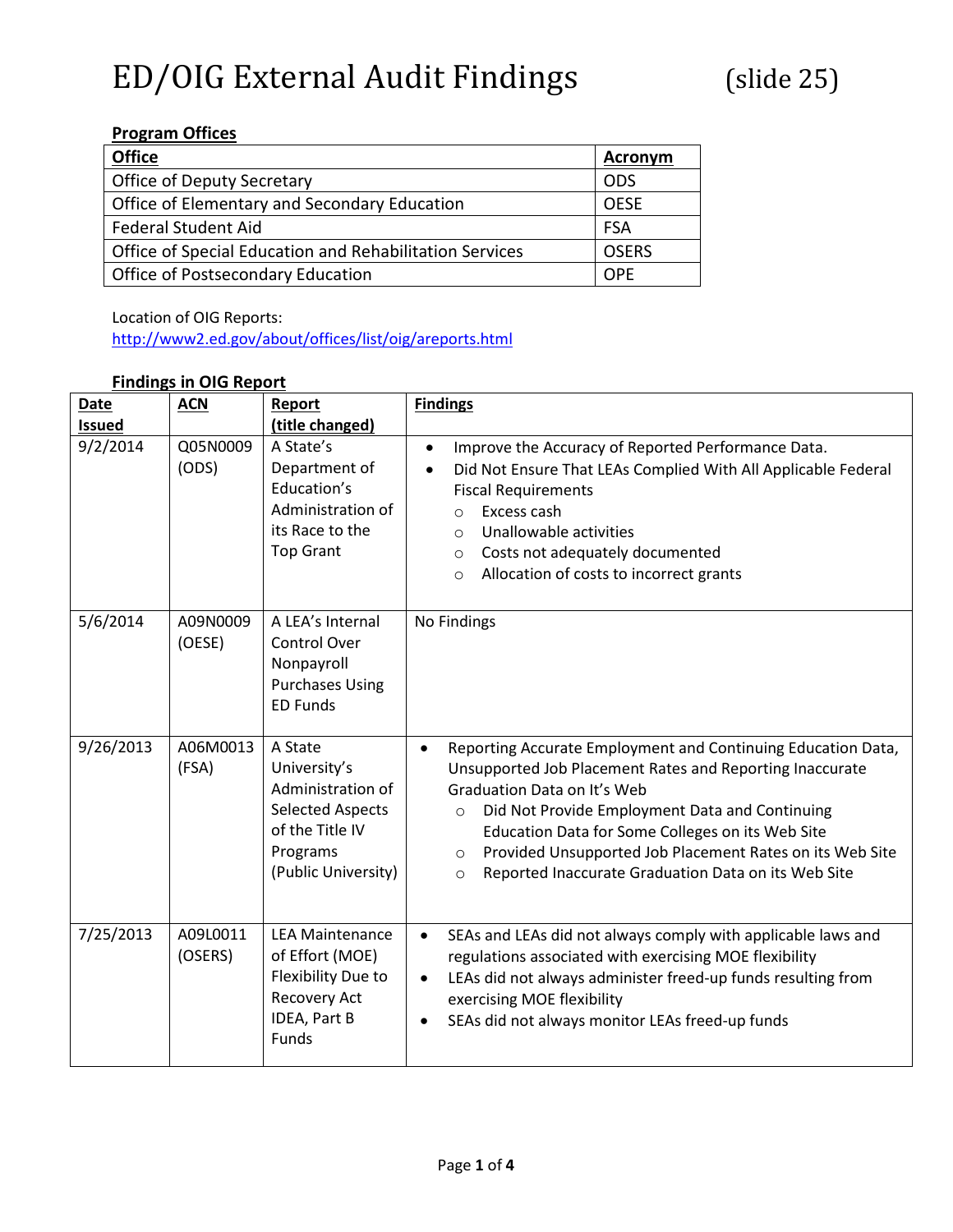| <b>Date</b><br><b>Issued</b> | <b>ACN</b>         | Report<br>(title changed)                                                                                                                                                   | <b>Findings</b>                                                                                                                                                                                                                                                                                                                                                                                                                                                                                                                                                                                                                                                                                                                                                                                                                                                                                           |
|------------------------------|--------------------|-----------------------------------------------------------------------------------------------------------------------------------------------------------------------------|-----------------------------------------------------------------------------------------------------------------------------------------------------------------------------------------------------------------------------------------------------------------------------------------------------------------------------------------------------------------------------------------------------------------------------------------------------------------------------------------------------------------------------------------------------------------------------------------------------------------------------------------------------------------------------------------------------------------------------------------------------------------------------------------------------------------------------------------------------------------------------------------------------------|
| 6/27/2013                    | A02M0009<br>(OESE) | A State's Final<br>Recovery Act<br>Expenditures<br>Supplemental<br>Report                                                                                                   | Misclassified \$400,482 in Transportation Expenditures as<br>$\bullet$<br>Supplies<br>Reporting of Recovery Act Expenditure Data Could Not be<br>Reconciled                                                                                                                                                                                                                                                                                                                                                                                                                                                                                                                                                                                                                                                                                                                                               |
| 6/13/2013                    | A06L0001<br>(OESE) | An LEA's<br>Compliance With<br>the<br>Accountability<br>and Academic<br>Assessment<br>Requirements of<br>the Elementary<br>and Secondary<br><b>Education Act of</b><br>1965 | Yearly Progress Results and Graduation Rate Data Cannot Be<br>$\bullet$<br>Relied On<br>Not All Required Students Took the 10th Grade TAKS Test<br>$\circ$<br>Students Graduated Without Taking the 10th Grade TAKS<br>$\circ$<br>Test<br>LEA's Policies Kept Students From Taking the TAKS Test<br>$\circ$<br>2009 and 2012 Graduation Rate Cannot Be Relied On<br>$\circ$<br>Leadership Created an Inadequate Internal Control Environment                                                                                                                                                                                                                                                                                                                                                                                                                                                              |
| 5/20/2013                    | A07M0007<br>(OESE) | A State's<br>Department of<br>Education's<br>System of<br><b>Internal Control</b><br>Over Statewide<br><b>Test Results</b>                                                  | A State's DOE Could Strengthen Its Risk Assessment and<br>$\bullet$<br><b>Monitoring Processes</b><br>Did Not Always Monitor Schools That It Identified as High-<br>$\circ$<br><b>Risk Schools</b><br>Has Not Effectively Used Contractor-Provided Reviews of<br>$\circ$<br>Test Results and Forensic Analyses to Identify Schools With<br>Possible Test Administration Irregularities<br>Did Not Ensure That Its Contractor Provided Timely Reports<br>$\circ$<br>on Missing Nonscorable Test Materials to Schools<br>An LEA Could Strengthen Its System of Internal Control Over Test<br>$\bullet$<br>Material Security, Recordkeeping, and Testing Administration<br>Building Security Allowed for Unauthorized Access to Test<br>$\circ$<br>Materials<br>Did Not Retain Records of Its Onsite Monitoring Visits<br>$\circ$<br>One School Did Not Test All Students in a Continuous Session<br>$\circ$ |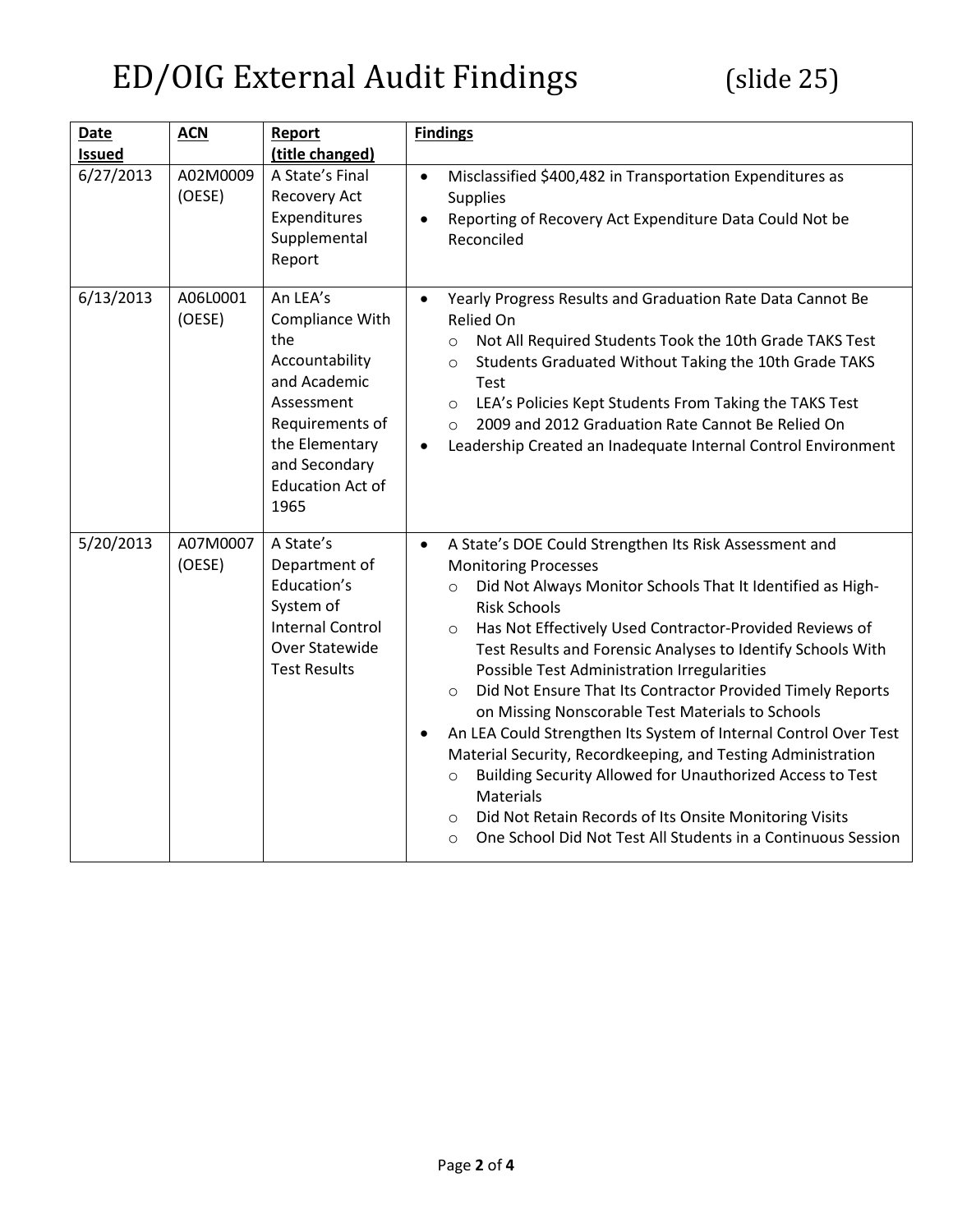| Date          | <b>ACN</b>        | Report                                                                                                                                                      | <b>Findings</b>                                                                                                                                                                                                                                                                                                                                                                                                                                                                                                                                                                                                                                                                                                                                                                                                                                                                                                                                                                                                                                                                                                                                                                                                                                                                                                                                                                                                                                                                                                                                                                                                                         |
|---------------|-------------------|-------------------------------------------------------------------------------------------------------------------------------------------------------------|-----------------------------------------------------------------------------------------------------------------------------------------------------------------------------------------------------------------------------------------------------------------------------------------------------------------------------------------------------------------------------------------------------------------------------------------------------------------------------------------------------------------------------------------------------------------------------------------------------------------------------------------------------------------------------------------------------------------------------------------------------------------------------------------------------------------------------------------------------------------------------------------------------------------------------------------------------------------------------------------------------------------------------------------------------------------------------------------------------------------------------------------------------------------------------------------------------------------------------------------------------------------------------------------------------------------------------------------------------------------------------------------------------------------------------------------------------------------------------------------------------------------------------------------------------------------------------------------------------------------------------------------|
| <b>Issued</b> |                   | (title changed)                                                                                                                                             |                                                                                                                                                                                                                                                                                                                                                                                                                                                                                                                                                                                                                                                                                                                                                                                                                                                                                                                                                                                                                                                                                                                                                                                                                                                                                                                                                                                                                                                                                                                                                                                                                                         |
| 09/21/2012    | A09K0008<br>(FSA) | A University's<br>Administration of<br>Title IV, Higher<br><b>Education Act</b><br>Student financial<br>Assistance<br>Programs<br>(Private, For-<br>Profit) | Student Eligibility for Disbursement of Title IV Funds<br>Disbursed Title IV Funds to Students Who Did Not Attend<br>$\circ$<br>During the Term<br>Did Not Verify Enrollment Status and Adjust Title IV<br>$\circ$<br>Disbursement Amounts When Warranted<br>Incorrectly Determined the First Day of Attendance<br>$\circ$<br>Identifying Students Who Withdrew Unofficially<br>$\bullet$<br>Lack of Proper Authorizations to Retain Credit Balances<br>$\bullet$<br>Authorization to Retain Funds for Future Charges Was<br>$\circ$<br>Improper<br>Authorization for Post-Withdrawal Disbursements of Loan<br>$\circ$<br>Funds Was Improper<br><b>Other Matters</b><br>$\bullet$<br>Return of Title IV Funds Calculation Errors<br>$\circ$<br>Incentive Compensation Practices Prohibited as of July 1,<br>$\circ$<br>2011                                                                                                                                                                                                                                                                                                                                                                                                                                                                                                                                                                                                                                                                                                                                                                                                             |
| 05/15/2012    | A07K0003<br>(FSA) | A College's<br>Administration of<br>the Title IV<br>Programs                                                                                                | Student Eligibility Not Established Prior to Disbursing Title IV<br>$\bullet$<br>Funds<br>Lack of Support for Student Eligibility<br>$\circ$<br>Students Ineligible Because ATB Test Was Improperly<br>$\circ$<br>Administered<br>Title IV Funds Disbursed to Students Who Did Not Maintain<br>$\bullet$<br><b>Satisfactory Academic Progress</b><br>Title IV Funds Disbursed to Students Who Had Exceeded the<br>$\bullet$<br>Maximum Number of Remedial Credit Hours<br>Title IV Funds Disbursed to Students Enrolled in Ineligible<br>$\bullet$<br>Nondegree Programs<br>FWS Not Administered in Compliance with Federal Regulations<br>٠<br>FWS Recipients' Work Not in the Public Interest and Lack of<br>$\circ$<br>Written Contracts with Private, Nonprofit Employers<br>Job Descriptions Not Provided<br>O<br>Recipients Worked When They Should Have Attended Their<br>$\circ$<br><b>Scheduled Classes</b><br>Recipients Received Wages Though Not Enrolled in Classes<br>$\circ$<br>Recipients Paid for Hours Not Worked<br>$\circ$<br>Students Without Evidence of Attendance Not Properly<br>٠<br>Identified and Return of Title IV Aid Incorrectly Calculated<br>Students Who Never Attended During the Quarter Not<br>$\circ$<br>Properly Identified<br>Students Who Unofficially Withdrew Not Properly Identified<br>O<br>Last Date of Attendance Not Based on Academically Related<br>$\circ$<br>Activity<br>Evidence of Attendance Not Provided for All Courses<br>$\circ$<br>Incorrect Amounts of Title IV Funds Retained<br>$\circ$<br>Title IV Funds Not Returned Timely<br>Untimely Return of Title IV Funds<br>O |